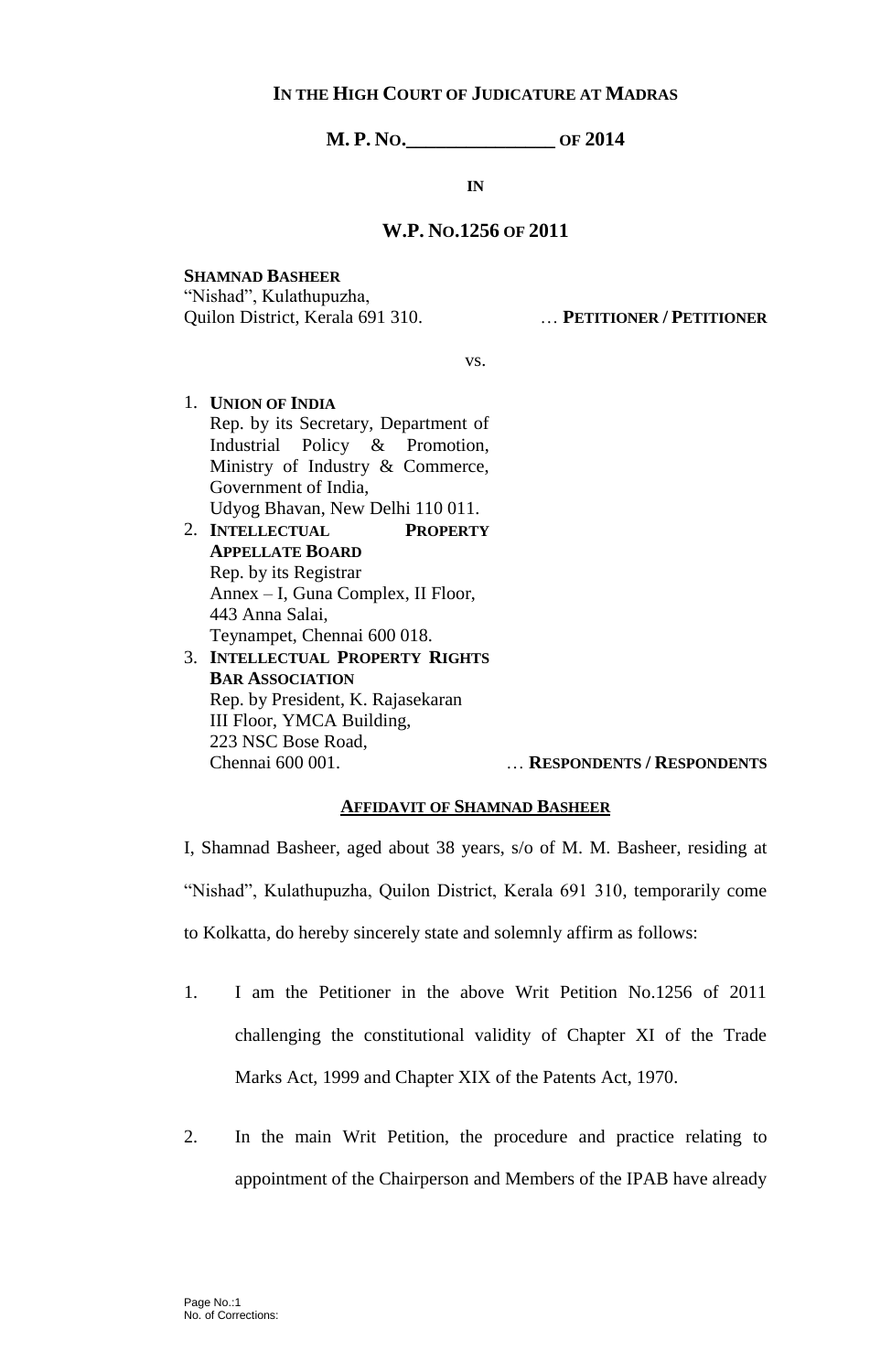been challenged as not being in conformance with mandatory Constitutional requirements as held in various decisions of the Hon'ble Supreme Court of India as also various High Courts.

- 3. It is submitted that the decision in *Union of India* v. *R*. *Gandhi*, (2010) 11 SCC 1, more generally referred to as the *NCLT Case* holds the field on the law relating to tribunals (though the specific facts therein relate to the NCLT under the Companies Act, 1956), and the prescriptions laid down by the Hon'ble Supreme Court in that decision are the minimum mandatory requirements to be followed in the establishment, composition and appointments to tribunals, including the IPAB to which this Writ Petition relates.
- 4. It is submitted that the establishment, composition and appointments to the IPAB fall foul of the law laid down in the *NCLT Case*. It is submitted that this Miscellaneous Petition is filed because the Respondents are now attempting to appoint an IPAB Vice Chairman in violation of the law declared in the *NCLT Case*.
- 5. The Supreme Court in the *NCLT Case* (para. 120) held that the Selection Committee for the selection and appointment of Members of a tribunal should be on the following lines:
	- (a) Chief Justice of India or his nominee Chairperson (with a casting vote);
	- (b) A Senior Judge of the Supreme Court or Chief Justice of High Court — Member;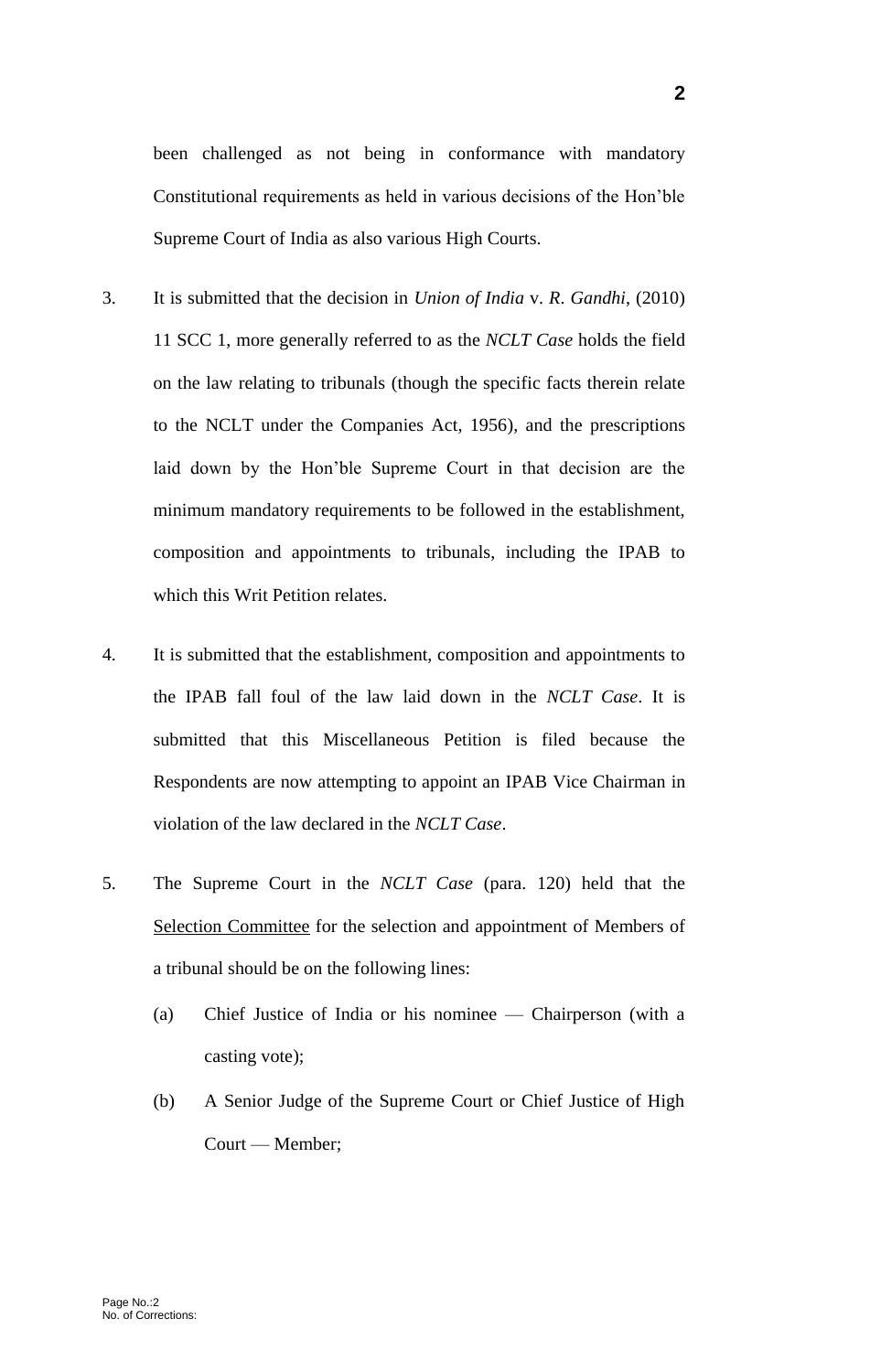- (c) Secretary in the Ministry of Finance and Company Affairs Member; *and*
- (d) Secretary in the Ministry of Law and Justice Member.
- 6. Therefore, the Selection Committee must be headed by the Chief Justice or designate, with a casting vote, along with another Judge as a Member, hence making it abundantly clear that the Selection Committee should be dominated by persons of highest judicial experience and legal training, and that bureaucrats should be in the minority. Even assuming, only for the sake of argument, that the Secretary, Ministry of Finance & Company Affairs may have been named in the cited para in context to Company Law, it is submitted that it may be read as referring to a Secretary from a department relevant to Intellectual Property Law (eg. the Department of Industrial Policy and Promotion (DIPP) under the Ministry of Commerce which regulates all matters pertaining to patent and trademark law including overseeing the work of the Indian Patent and Trademark Office or the Human Resource Development Ministry which has established IP Chairs at various universities under the IP Education, Research and Public Outreach programme). The rest of the personages are irreplaceable, and the principles on which the Selection Committee is constituted, and the manner in which they approach their duty, must necessarily be consistent with the law laid down in the *NCLT Case*.
- 7. In response to an application under the RTI Act, it is learnt that the post of Vice Chairman of the IPAB recently fell vacant on 21.06.2014, and that a Search-cum-Selection Committee has been appointed by the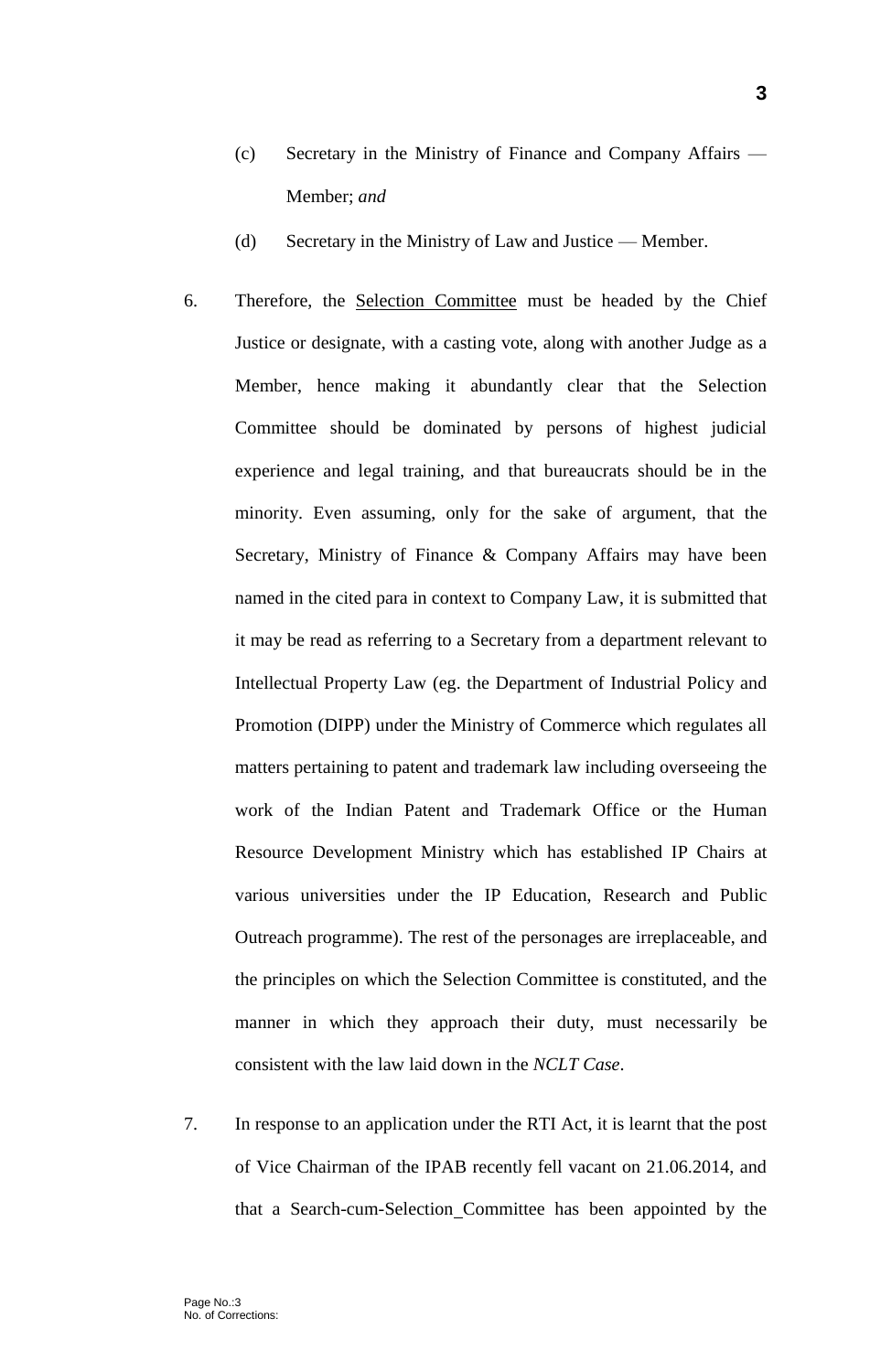shortly and hence the urgency of moving this interim application.

- 8. The RTI response states that the said Selection Committee is comprised as follows:
	- (a) The Chairman of the Selection Committee is Amitabh Kant, Secretary, Department of Industrial Policy & Promotion (DIPP).
	- (b) Shockingly, Mr. Justice K. N. Basha (retired Judge, Madras High Court) who is the current Chairman of IPAB is designated only as Member of the Selection Committee.
	- (c) The other 2 members of the Selection Committee are P. K. Malhotra, Secretary, Department of Legal Affairs; and Dr. P. S. Ahuja, Director General, Council for Scientific and Industrial Research.
- 9. Therefore the only person on the Selection Committee with necessary judicial experience and legal training is Mr. Justice K. N. Basha (retired Judge, Madras High Court) who is made subordinate to a bureaucrat, and further, the Selection Committee is comprised of a majority of bureaucrats who have no legal training and have absolutely no knowledge of the highly specialised work of the Vice Chairman IPAB.
- 10. It is submitted that in view of the law declared by the Hon'ble Supreme Court of India in the *NCLT Case*, the aforesaid Search-cum-Selection Committee constituted to fill the post of Vice Chairman IPAB lacks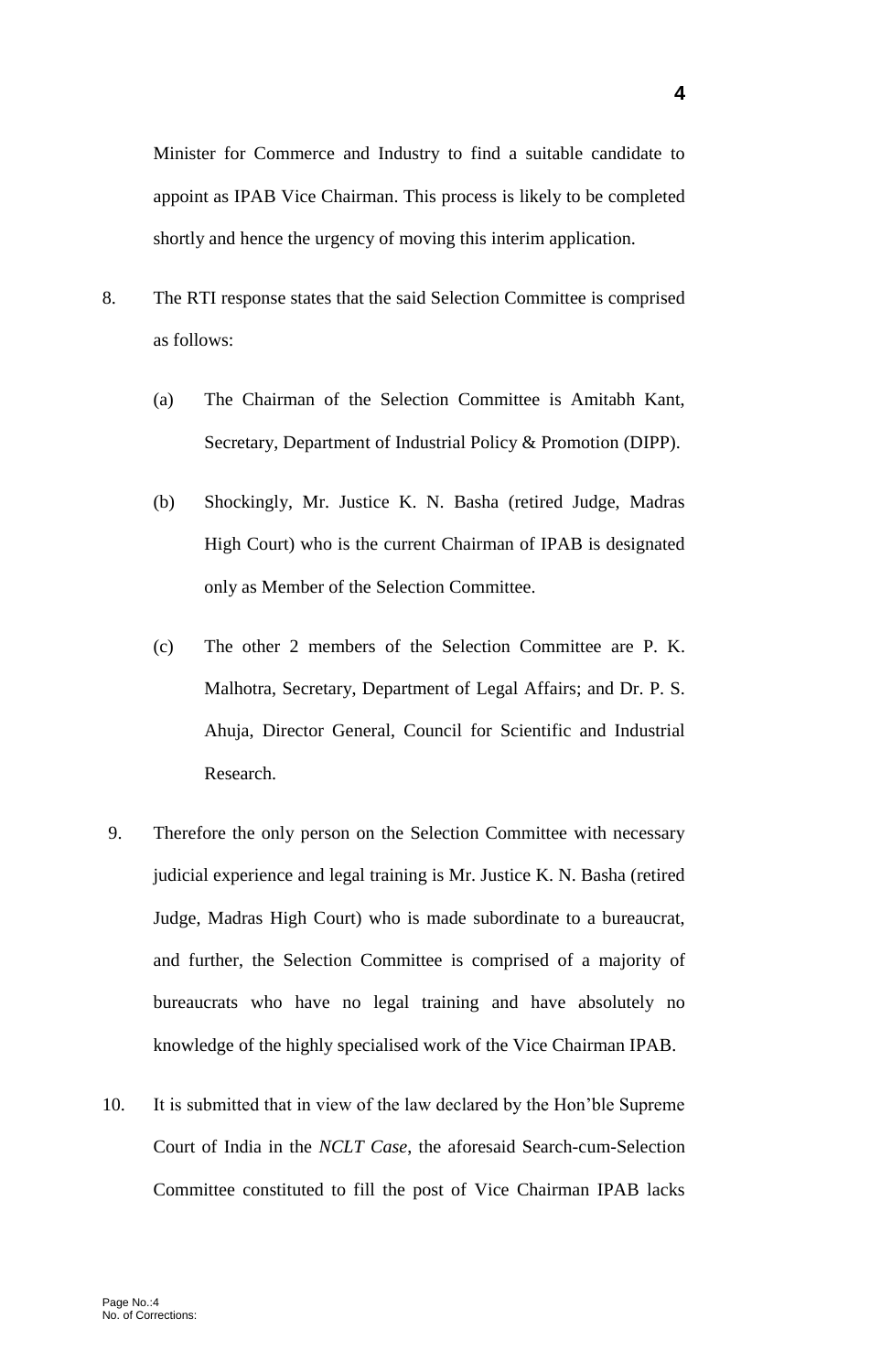due competence under law, and hence this Hon'ble Court ought to immediately set aside this committee and order it to be reconstituted in accordance with the law laid down by the Hon'ble Supreme Court in the *NCLT Case*.

- 11. A second and equally serious violation of the law declared in the *NCLT Case* is the statutory scheme for selection of IPAB tribunal Members.
- 12. With respect to the nature of persons who may be considered for appointment as Members in tribunals, the Hon'ble Supreme Court has prescribed the following:
	- (a) for Judicial Members (*NCLT Case*, para. 120)
		- (i) Only High Court Judges, or District Judges who have served for at least 5 years, or a lawyer with 10 years practice can be considered for appointment as a Judicial Member.
		- (ii) Persons who have held a Group A or equivalent post under the Central or State Government with experience in the Indian Company Law Service (Legal Branch) and the Indian Legal Service (Grade I) cannot be considered for appointment as Judicial Members.
	- (b) for Technical Members:
		- (i) The Hon'ble Supreme Court did not consider Technical Members as necessary on all tribunals. Specifically (*NCLT Case*, para.106(c)), it was held that tribunals should normally have only Judicial Members, and that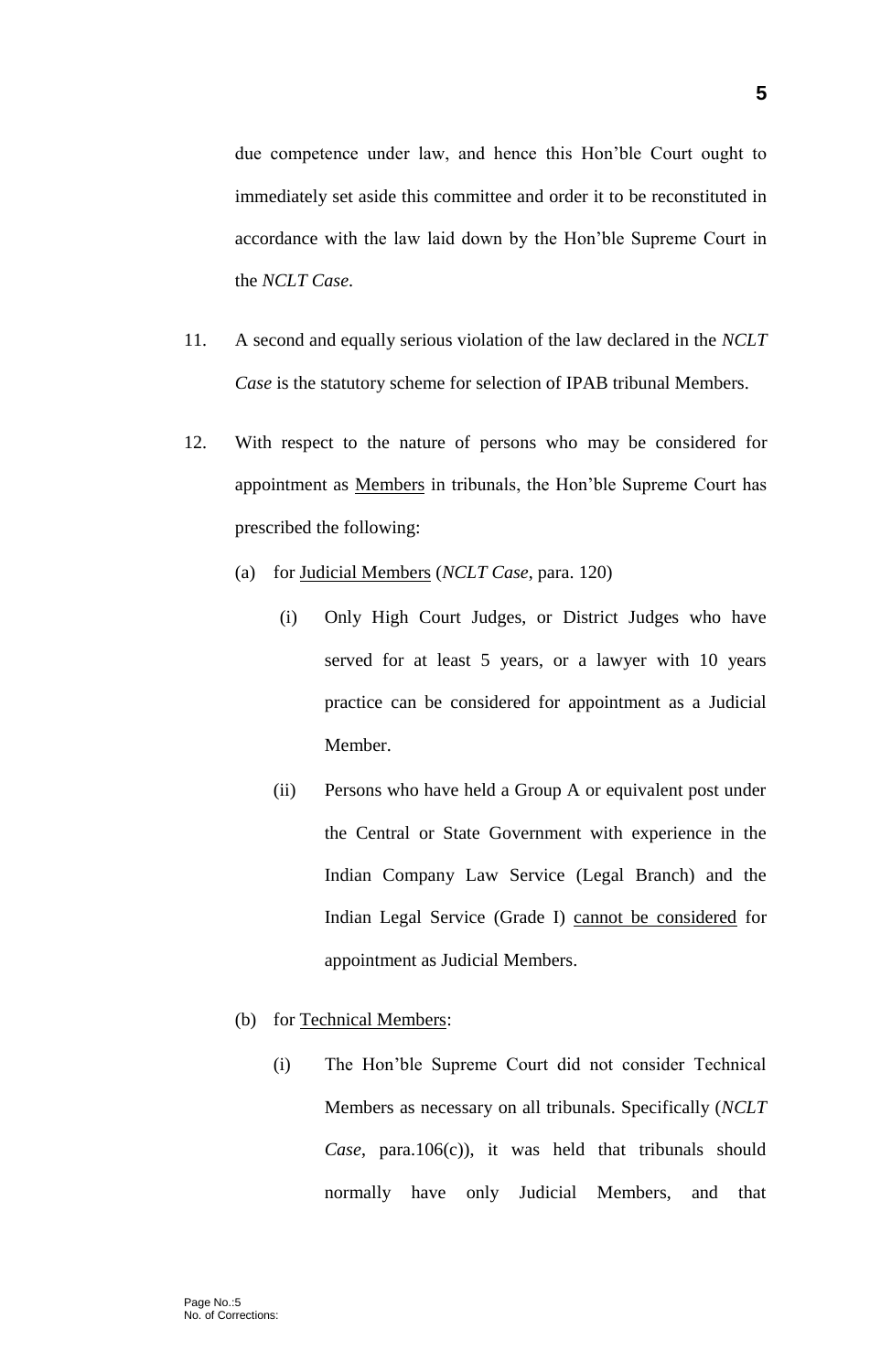indiscriminate appointment of Technical Members will dilute and adversely affect judicial independence. It was held that Technical Members are to be appointed only where inquiry and decisions into technical or special aspects, and where presence of technical members, will be useful and necessary.

- (ii) A "Technical Member" presupposes an experience in the field to which the Tribunal relates. Officers who might have incidentally dealt with some aspect of the subject cannot be considered as "experts" qualified to be appointed as Technical Members (*NCLT Case*, para. 120).
- (iii) Expertise in the Indian Legal Service will at best enable consideration for appointment as Technical Members (*NCLT Case*, para. 120).
- (iv) Only officers who are holding the ranks of Secretaries or Additional Secretaries alone can be considered for appointment as Technical Members. (*NCLT Case*, para. 120).
- 13. It may be noted that in the *NCLT Case*, the Union of India conceded that the Tribunal Chairman would be only a retired or serving High Court Judge (*NCLT Case*, para.15) and hence the above stipulations (*NCLT Case*, para.120) relate only to Judicial Members and Technical Members. It is submitted that appointment to the post of IPAB Chairman is an important issue to be considered in this Writ Petition as further submitted below.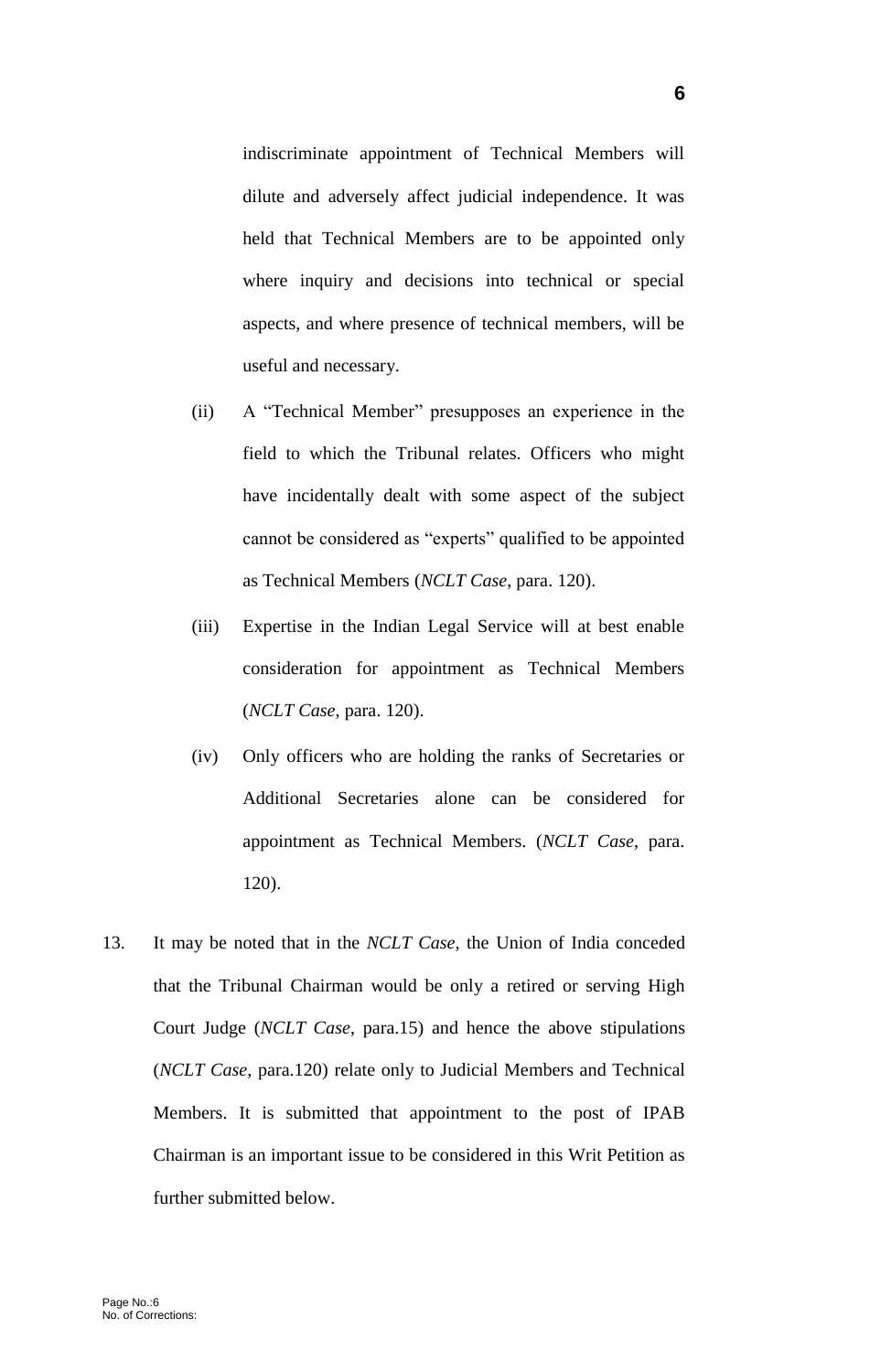- 14. With respect to the qualifications of Members to be appointed to the tribunal, the Hon'ble Supreme Court has therefore made it clear that tribunals must be dominated by Judicial Members. Candidates for appointment as Judicial Members must have established and proven legal experience measuring up to the standards of a Judge, and mere legal knowledge is insufficient. Hence bureaucrats are excluded from consideration for appointment as Judicial Member in tribunals, and may be appointed only as Technical Members, and only if there is technical inquiry to be carried out and only if such bureaucrats hold the ranks of Secretaries or Additional Secretaries or higher.
- 15. It is submitted that the statutory scheme for appointment of Members to IPAB does not satisfy the above mandatory requirements. The establishment, composition and appointments to the IPAB are dealt with in Chapter XI (ss.83 - 100) of the Trademarks Act, 1999 and Chapter XIX  $(ss.116 - 117-H)$  of the Patents Act, 1970. These provisions are described in detail in the main Writ Petition and hence are only summarised as relevant herein below:
	- (a) Under these provisions, the IPAB is to consist of 1 (one) Chairman, 1 (one) Vice Chairman and an unspecified number of Members – both Judicial and Technical (s.84(1) Trademarks Act).
	- (b) The IPAB is to sit in Benches and a Bench of the IPAB is to consist of 1 (one) Judicial Member and 1 (one) Technical Member (s.84(2) Trademarks Act).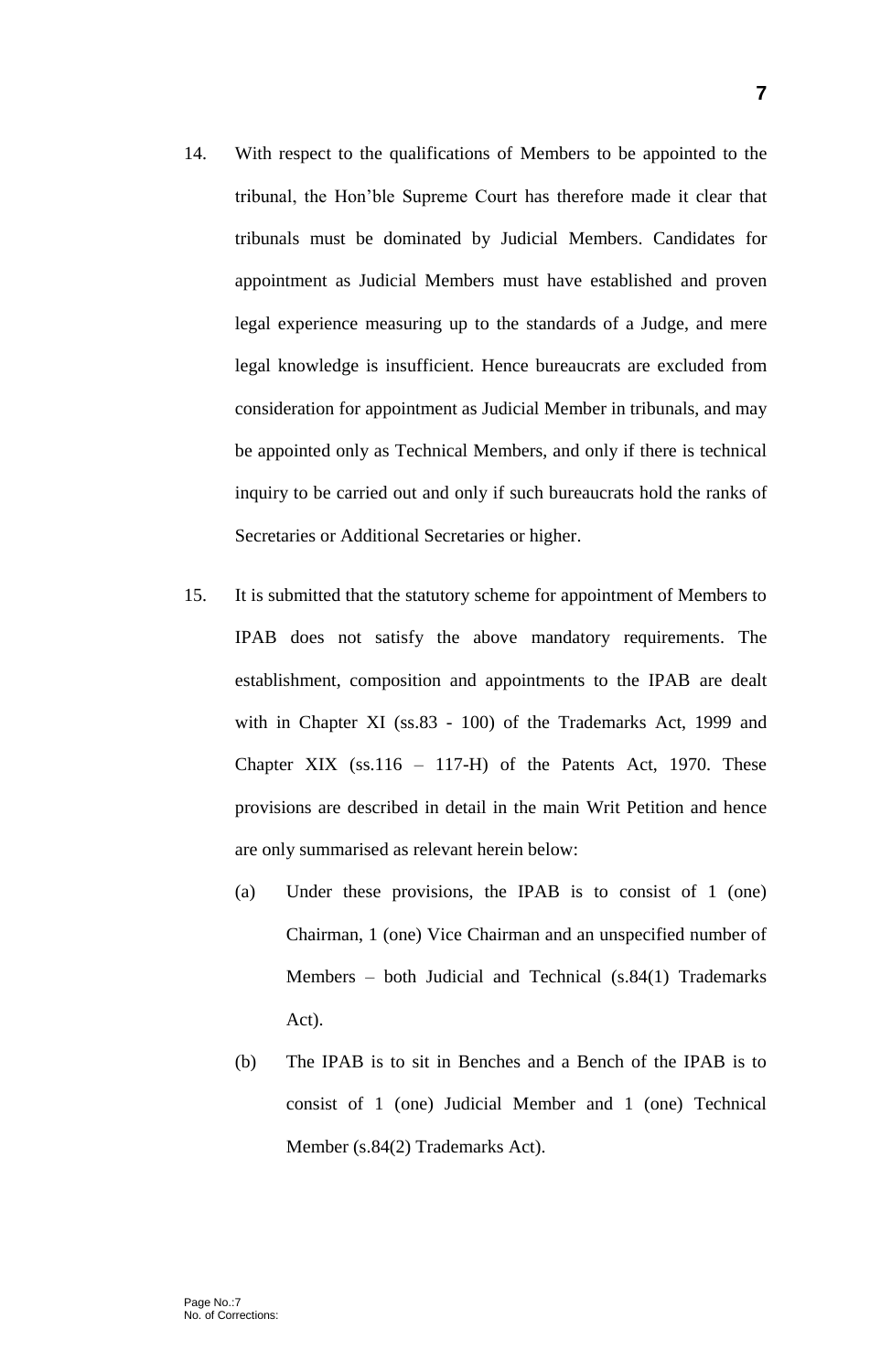- (c) The qualifications for appointment as Chairman, Vice Chairman and Members are stipulated in s.85 Trademarks Act.
	- (i) Chairman: A retired High Court Judge (as is presently the case) or a Vice Chairman who has held the post for 2 years (as has been the case in the past) may be appointed (s.85(1) Trademarks Act).
	- (ii) Vice Chairman: Any Member Technical or Judicial of IPAB for a period of 2 years; *or* Grade I or higher post in the Indian Legal Service for a period of not less than 5 years (s.85(2) Trademarks Act).
	- (iii) Judicial Members: Grade I post in the Indian Legal Service for 3 years or a civil judicial office for 10 years (s.85(3) Trademarks Act); *and*
	- (iv) Technical Members: exercised functions of 'tribunal' for 10 years; or held the post of Joint Registrar of Trademarks for 5 years; or advocate with proven specialised experience in trademark law for 10 years; or held the post of Controller for 5 years; or exercised the functions of Controller for 5 years; or functioned as Patent Agent for 10 years with science / professional degree (s.85(4) Trademarks Act r/w s.116(2) Patents Act).
- 16. Therefore, as may be seen from the above summary, a person who is a Technical Member with absolutely no legal training of any kind (eg. person who has exercised function of Controller for 5 years) and has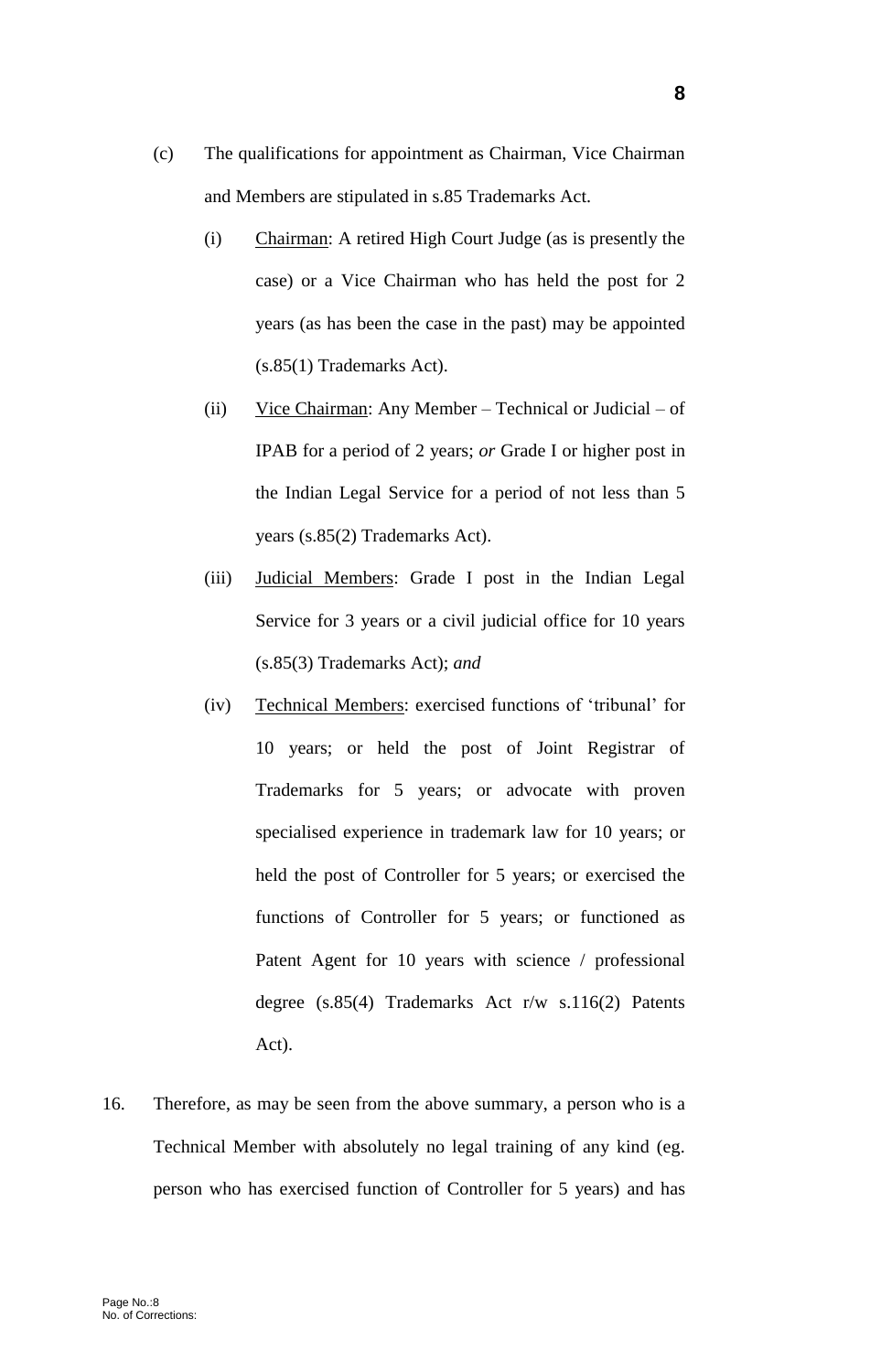functioned as technical member for two years may be appointed as IPAB Vice Chairman. It is pertinent to note that, in the absence of Chairman, such Vice Chairman will exercise the Chairman's functions. More egregiously, after a period of 2 years of being appointed, a Vice Chairman can even be elevated to the post of Chairman IPAB.

- 17. In this context it is relevant to note that a Technical Member may be appointed either under s.85(4) of the Trade Marks Act, 1999 or s.116(2) of the Patents Act, 1970. However, once so appointed, there is no distinction made with respect to selection for the post of IPAB Vice Chairman or thereafter IPAB Chairman. In other words, under the statutory scheme any Technical Member (howsoever appointed) qualifies to be appointed to the top posts of Vice Chairman and Chairman.
- 18. It is submitted that the so called 'qualifications' stipulated in s.85(4)(a) of the Trade Marks Act, 1999 and s.116(2)(a) of the Patents Act, 1970 are illusory:
	- (a) s.85(4)(a) Trade Marks Act: the prescribed qualification is 10 years exercised function as 'tribunal'; *or* 5 years as 'Joint Registrar'.
		- (i) 'Tribunal' is defined in s.2(ze) Trade Marks Act as the 'Registrar' or the 'Appellate Board', as the case may be.
		- (ii) Registrar is defined in  $s.2(y)$  Trade Marks Act as the person appointed to that post under s.3 Trade Marks Act.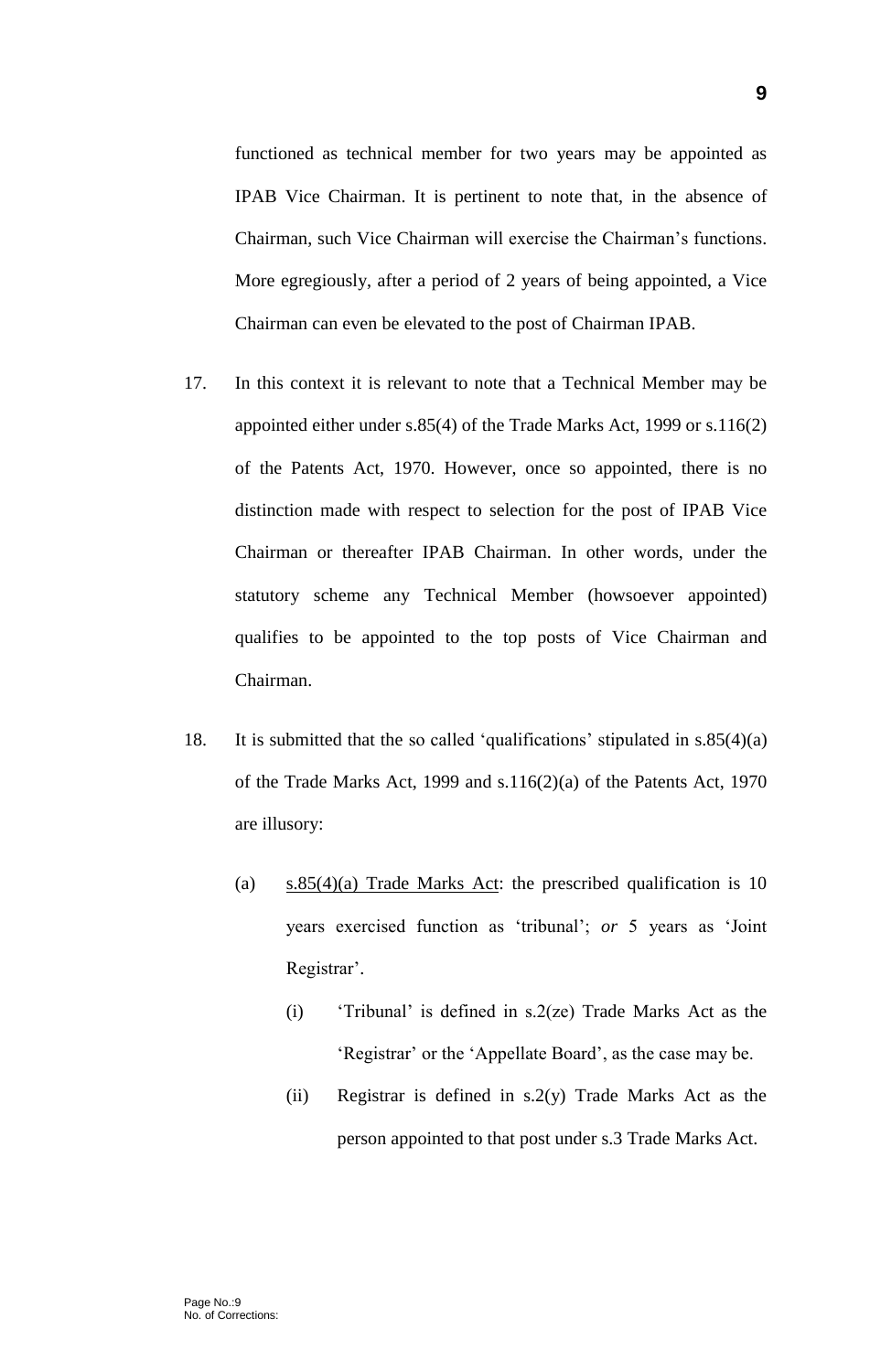- (iii) s.3(1) Trade Marks Act does not prescribe any qualifications for a person to be appointed as Registrar.
- (iv) s.3(2) Trade Marks Act permits the Central Government to appoint an unlimited of persons to discharge the Registrar's functions.
- (v) Appellate Board is defined under s.2(a) Trade Marks Act as the Appellate Board established under s.83 Trade Marks Act, *i*.*e*., the IPAB.
- (vi) There is no definition of 'Joint Registrar' in either the Trade Marks Act or the Trade Marks Rules. However on the website of the Controller General of Patents, Designs and Trade Marks, which is available at [http://ipindia.nic.in/tmr\\_new/rti/rti\\_main.htm,](http://ipindia.nic.in/tmr_new/rti/rti_main.htm) it is stated that the Registrar is:

"*assisted by officers designated as Joint Registrar, Deputy Registrar, Assistant Registrar, Senior Examiner and Examiners of Trade Marks. Those officers discharge the functions of the Registrar under his superintendence and direction. Ordinarily the Joint Registrar, Deputy Registrar and Asst. Registrar are authorized to hear and decide cases in respect of all proceedings under the Trade Marks Act*."

Further, according to the same website, the 'powers, duties and functions' of these above persons are:

"*Registrar of Trade Marks:- Controller General of Patents, Design, Trade Marks and Geographical Indications is the Registrar of Trade marks. He has the authority for registration of Trade Marks, settling of the opposition proceedings, rectification and maintenance of*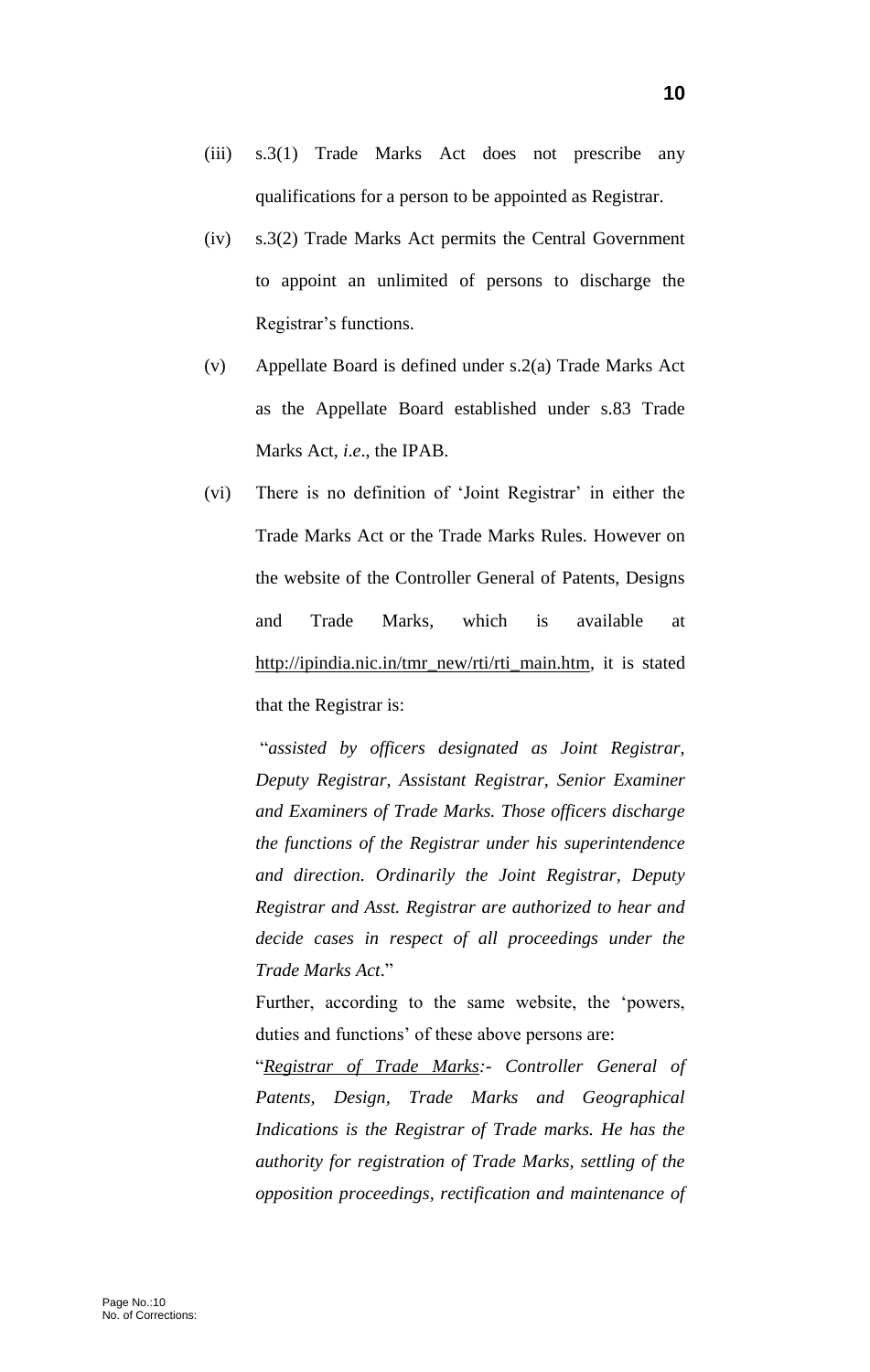*the Register. He is vested with discretionary powers, powers of civil court in certain matters, certain residuary powers and review powers.*

*Joint Registrar of Trade Marks:- Joint Registrar of Trade Marks discharges all official functions of Trade Marks Registry on behalf of Registrar of Trade Marks. He is assisted by Deputy Registrar of Trade Marks, Asst. Registrar of Trade Marks, Senior Examiners, Examiners and other staff of Trade Marks Registry.*

*One of the main functions of Trade marks Registry is examination of applications for the registration of trade marks, post-registration of applications, Show-Cause hearing of matters, publication of marks in the Trade Marks Journal, Opposition Proceedings, Rectification of Register etc.*

*Deputy Registrar of Trade Marks:- Deputy Registrar of Trade Marks decides Trade Mark Cases between the applicant and the opposition party.* 

*Assistant Registrar of Trade Marks:- Assistant Registrar of Trade Marks acts as hearing officers in the matters of trade mark disputes between two parties.*"

(vii) It ought to be noted that s.85(4)(a) Trade Marks Act does not restrict the possibility of appointment as 'Technical Member' to only the Registrar. The language is much wider and permits for any person who has 'exercised functions' of the Registrar for 10 years to be appointed as IPAB Technical Member. It must also be noted that the post of 'Joint Registrar' does not even exist in the Trade Marks Act, but a person holding that non-statutory post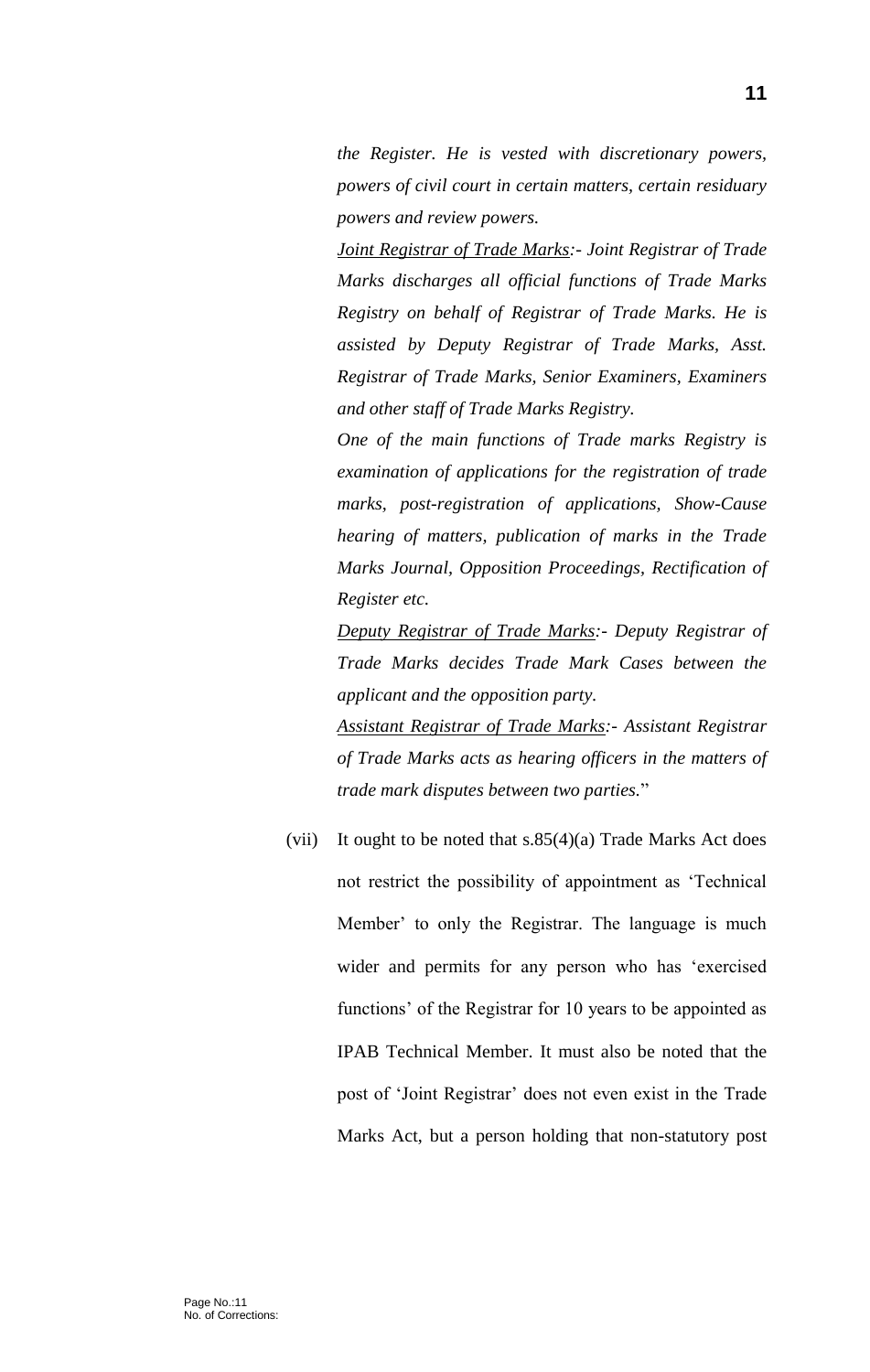for 5 years is entitled to be appointed as IPAB Technical Member.

- (viii) The clear danger arising from these provisions is that the Central Government could appoint any person without any specified qualifications to the post of Registrar, and any further number of persons without any specified qualifications to the posts of Joint Registrar, Deputy Registrar or Assistant Registrar to discharge the Registrar's functions, including deciding trademark disputes by exercising the powers of a civil court. Any such person could then be appointed as 'Technical Member', and then after a further 2 years be appointed Vice Chairman IPAB and exercise the powers of the Chairman IPAB, and eventually after a further period of 2 years be appointed the IPAB Chairman.
- (ix) It is submitted that when there is no underlying statutorily defined qualifications to form the basis for  $s.85(4)(a)$ Trade Marks Act, any appointment in furtherance thereof would be nothing but a nullity.
- (b)  $s.116(2)(a)$  Patents Act: the prescribed qualification is 5 years as 'Controller'; *or* exercised functions of Controller for 5 years.
	- (i) s.73 Patents Act defines 'Controller' to be the same person who has been appointed as Registrar of Trademarks under the Trade Marks Act (such person holding the title of Controller General of Patents, Designs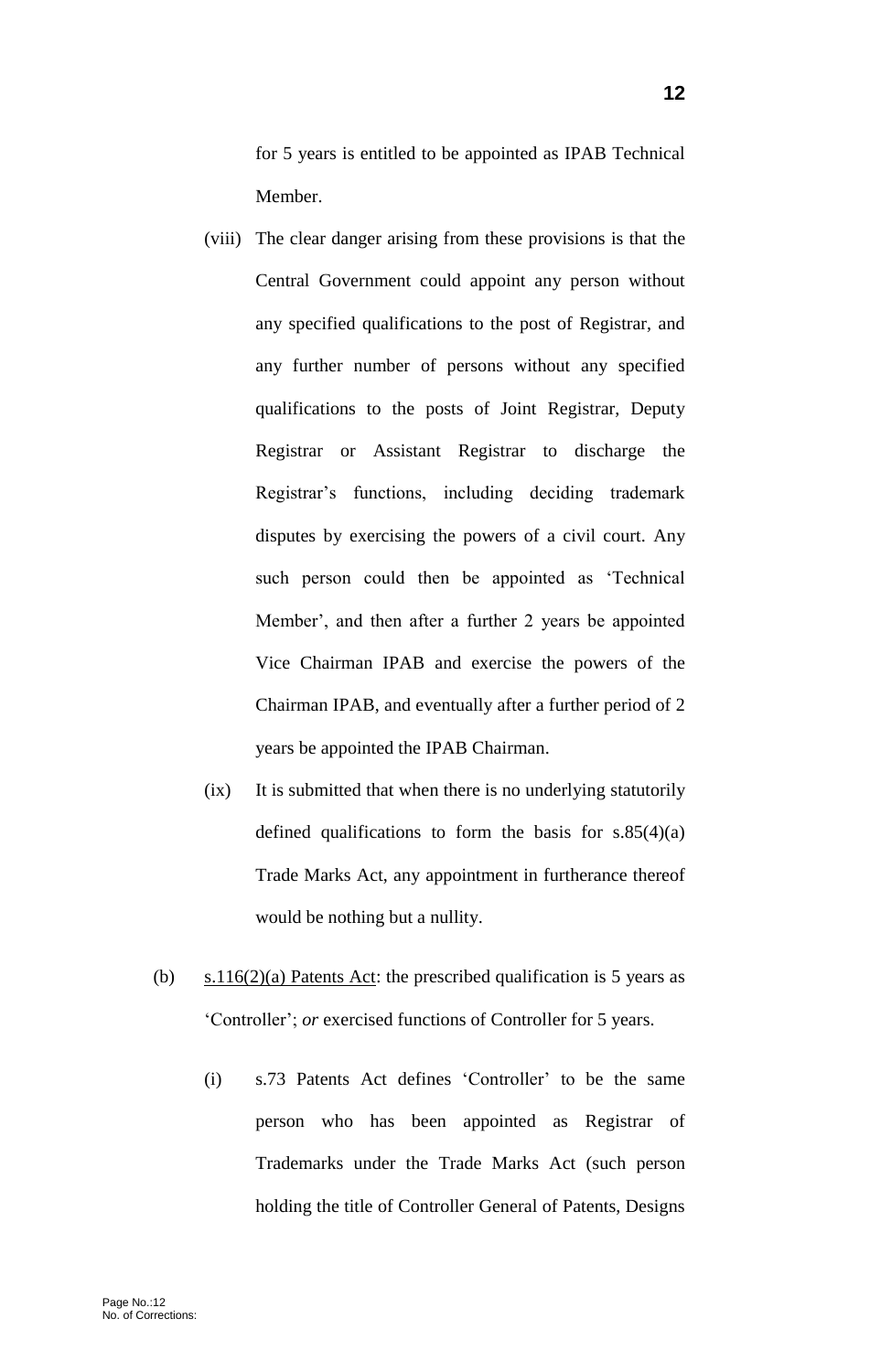and Trademarks), *i*.*e*., it is a singular post with functions and powers under both statutes.

- (ii) As noted above, there are no prescribed qualifications to be appointed as Registrar under the Trade Marks Act. As such, since the posts are one and the same, there are no qualifications to be appointed as 'Controller' under the Patents Act.
- (iii) Under ss.73(2) 73(3) Patents Act, the Central Government may appoint an unlimited number of persons to discharge the functions of the Controller, and similar to the Trade Marks Act, there are no qualifications prescribed in the statute. Powers and functions of the Controller exercised by these unqualified individuals include the powers of a Civil Court to decide disputes. In at least 2 recent decisions (8/2014 and 9/2014) IPAB has taken exception to such controllers making '*cryptic and non-speaking orders*' with '*very bald and vague reasons*'.
- (iv) The particularly insidious aspect of  $s.116(2)(a)$  is that it stipulates a qualification of having "*exercised the functions of Controller … for at least 5 years*." Given the positions of Controller Patents and Registrar Trade Marks are one and the same, with virtually identical powers and functions, this provision clearly dilutes the 10 year stipulation under s.85(4)(a) Trade Marks Act for elibility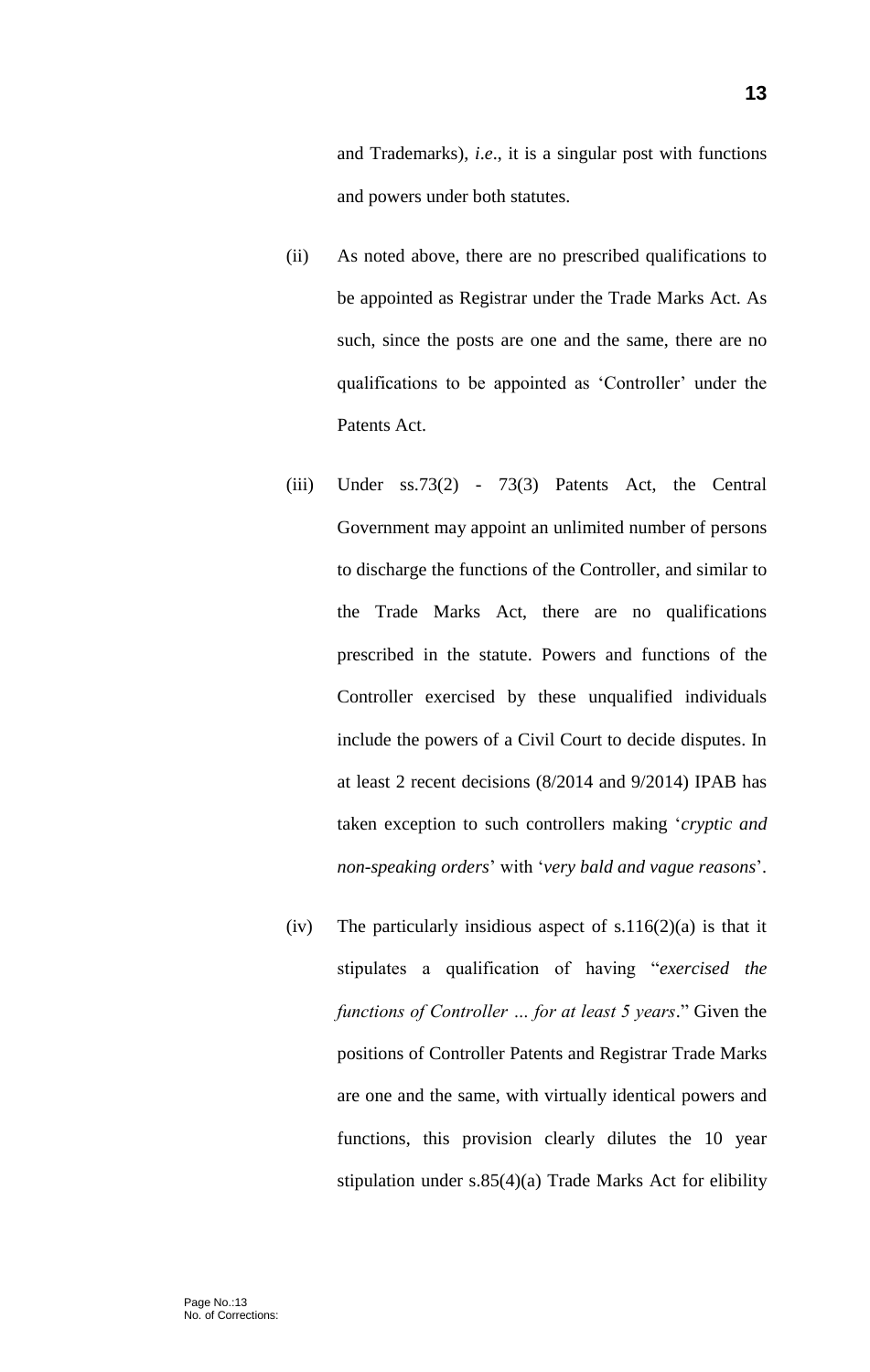to be appointed as technical member. It would appear to be a classic case of one hand taking away what the other giveth.

- 19. It is submitted that these are not merely theoretical risks of poor drafting or legislative lapses. The appointment of persons outside the constitutional scheme as declared in the *NCLT Case* raises serious concerns for the quality of justice that is ultimately dispensed and poses grave danger to the sanctity and independence of the judicial process.
- 20. As admitted by the  $1<sup>st</sup>$  Respondent in its Counter Affidavit filed in the main Writ Petition, there has already been 1 instance of a rank outsider being appointed IPAB Chairman, through the back door route of first being appointed IPAB Vice Chairman. Mr. Z. S. Negi was appointed as Vice Chairman in 2005 after having been considered and rejected earlier that same year. Thereafter, Mr. Negi was appointed IPAB Chairman in March 2008 with a tenure of approximately 2.5 years. It is submitted that it has been disclosed in RTI responses that Mr. Negi was recommended on the basis that he was an Additional Secretary, Legislative Department with 'considerable experience in legislation relating to Intellectual Property matters'. Mr. Negi had no legal / judicial experience whatsoever, and was considered only on account of having 5 years experience as a Grade I officer in the ILS.
- 21. In the past, persons appointed as Technical Member include Mr. Syed Obaidur Rahaman, who's claims of experience in Intellectual Property litigation included cases decided in 1935, only 24 years before he was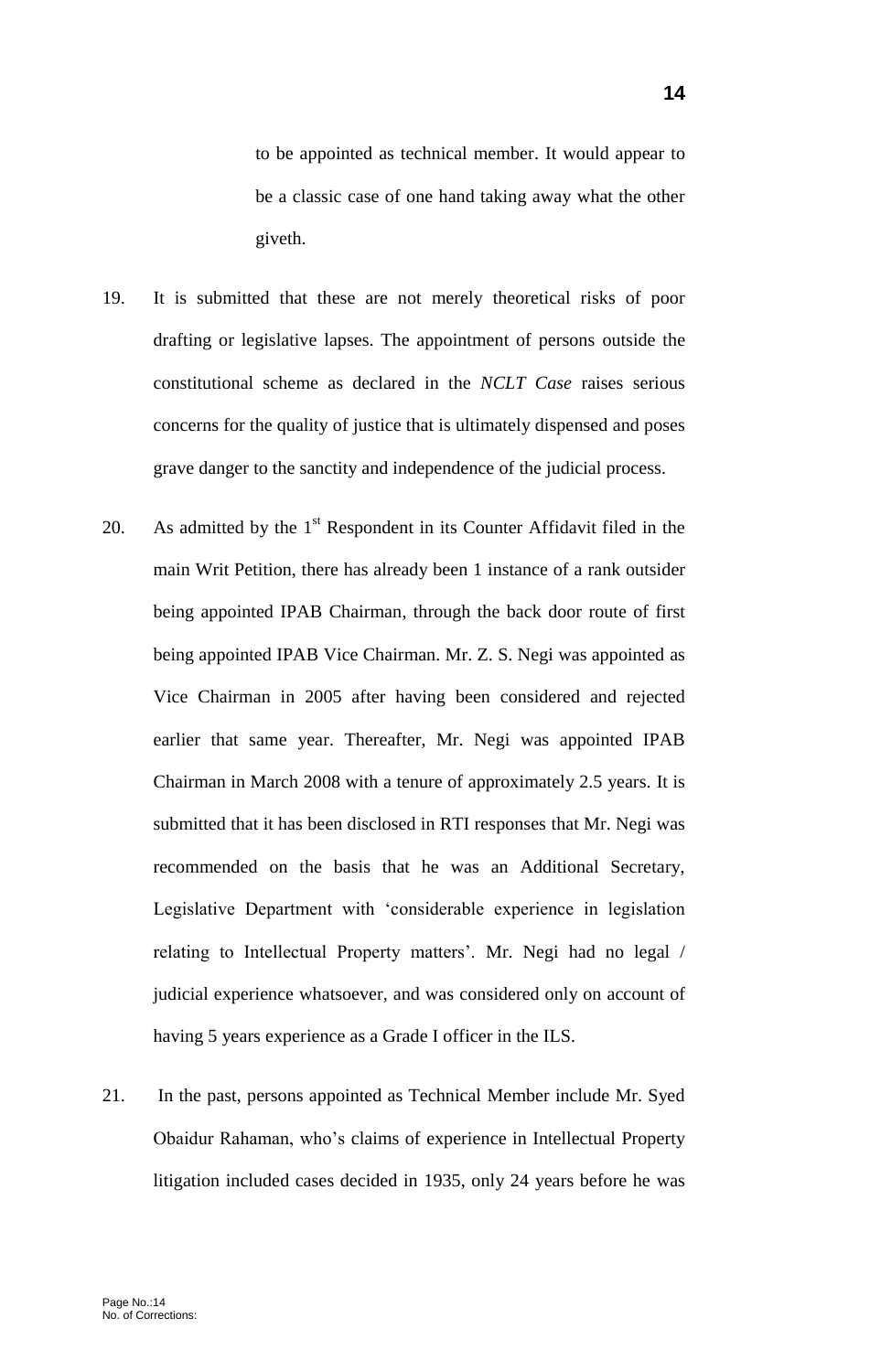born. Despite citing this and other such 'experience' in his application to the post, he was appointed as Technical Member.

- 22. It is submitted that these are only a few instances of the absolute ineptitude of the Selection Committees headed and comprised by a majority of bureaucrats. It is submitted that if the principles enunciated in the *NCLT Case* are not strictly followed, further such instances will certainly occur.
- 23. It is submitted that the post of IPAB Vice Chairman is a critical judicial post, as the definition of 'Judicial Member' under s.2(k) Trade Marks Act stipulates that the 'Vice Chairman' and 'Chairman' are 'judicial members'.
- 24. It is submitted that a failure to appoint Judicial Members strictly in accordance with the *NCLT Case* as set out above, *i*.*e*., only those who are Judges or are qualified to be Judges under the Constitution would make a mockery of s.84(2) Trade Marks Act which stipulates that the IPAB shall sit in Benches consisting of 1 Judicial Member and 1 Technical Member. In the event a Technical Member is appointed Vice Chairman, then it is entirely possible that a Bench would consist of 2 Technical Members. In the recent past Ms. Usha was inducted into the IPAB as a Technical Member in 2005. Thereafter, Ms. Usha was appointed as Vice Chairman, and regularly conducted hearings whilst sitting with a Technical Member, giving rise to a situation where a Bench was comprised of only Technical Members.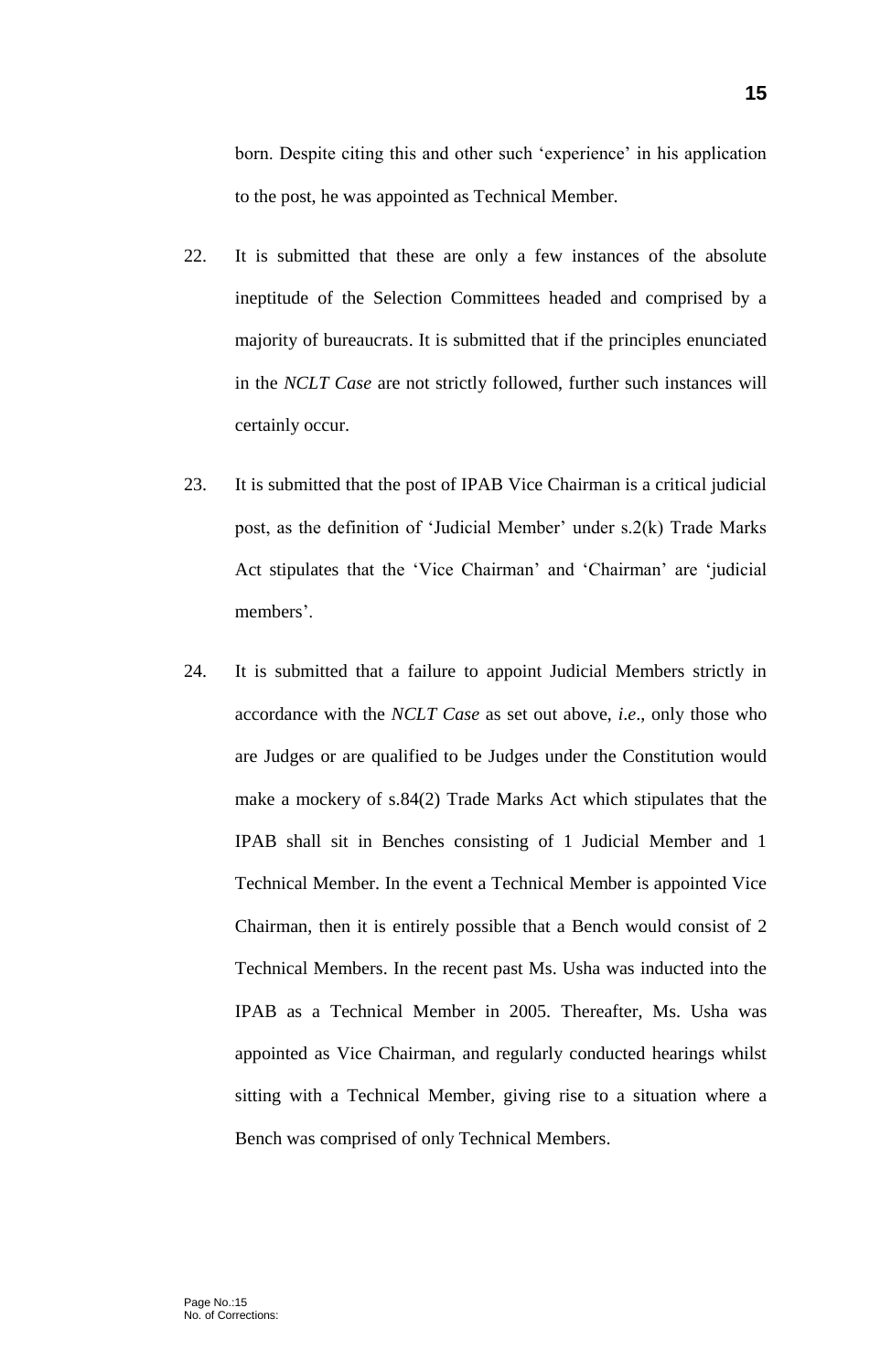25. It is submitted that the Hon'ble Supreme Court in *NCLT Case* (para.111), has recognised precisely this problem, when it held:

"*There may be brilliant and competent people even working as Section Officers or Upper Division Clerks but that does not mean that they can be appointed as members. Competence is different from experience, maturity and status required for the post. As, for example, for the post of a Judge of the High Court, 10 years' practice as an advocate is prescribed. There may be advocates who even with 4 or 5 years' experience, may be more brilliant than advocates with 10 years' standing. Still, it is not competence alone but various other factors*  which make a person suitable. Therefore, when the legislature *substitutes the Judges of the High Court with the Members of the Tribunal, the standards applicable should be as nearly as equal in the case of High Court Judges*."

- 26. The Hon'ble Supreme Court has deprecated the "*speed at which the qualifications for appointment as members is being diluted is, to say the least, a matter of great concern for the independence of the judiciary*." (*NCLT Case*, para.112.7)
- 27. And further has also expressed its concern at the erosion of judicial space in public governance:

"*What is a matter of concern is the gradual erosion of the independence of the judiciary, and shrinking of the space occupied by the judiciary and gradual increase in the number of persons belonging to the civil service discharging functions and exercising jurisdiction which was previously exercised by the High Court. There is also a gradual dilution of the standards and qualification prescribed for persons to decide cases which were earlier being decided by the High Courts. Let us take stock.*" (*NCLT Case*, para.112)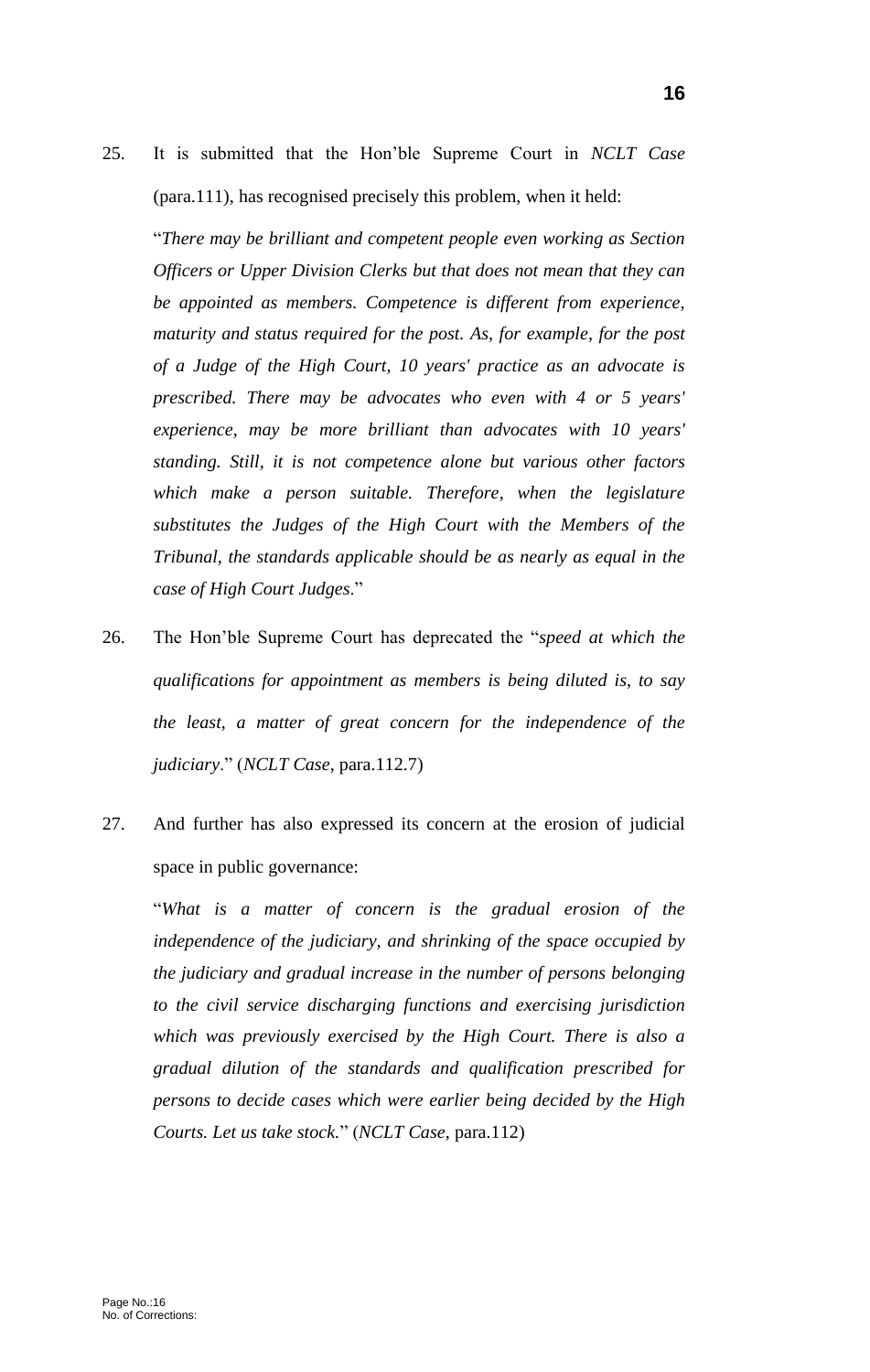28. It is submitted that this very issue was considered by a Division Bench of this Hon'ble High Court in *Ammini Karnan* v. *Intellectual Property Appellate Board*, (2013) 2 LW 513 : (2013) 4 Mad LJ 227, wherein it was held:

*61. Therefore, applying the principles laid down in Union of India v. R. Gandhi (cited Supra) the definition for the judicial member under Section 2(k) of the Act, has to be reconsidered, otherwise, it will become unconstitutional. Likewise, the qualification of Vice Chairman, Judicial Member and Technical member under Section 85 of the Act has also to be reconsidered.*

However, that Hon'ble Bench declined to pass a final order on the issue on account of the Writ Petition filed by this Petitioner pending before the Hon'ble 1st Court (*Ammini Karnan Case*, paras.63 r/w 68).

- 29. The *NCLT Case* was decided in May 2010, and the main Writ Petition was filed in January 2011, and the *Ammini Karnan Case* was decided in March 2013. It is submitted that the  $1<sup>st</sup>$  Respondent has had sufficient time to amend the statute or at the very minimum put in place necessary safeguards to prevent future, and further, erosion of IPAB's judicial independence, integrity and strength.
- 30. It is submitted that the very constitution of the present Search-cum-Selection Committee is an affront to the judiciary and is a clear indication of the disregard for the views expressed in the *NCLT Case* and *Ammini Karnan Case*.
- 31. It is submitted that there is an urgent need for a stay of any further proceedings of the said Search-cum-Selection Committee to appoint a